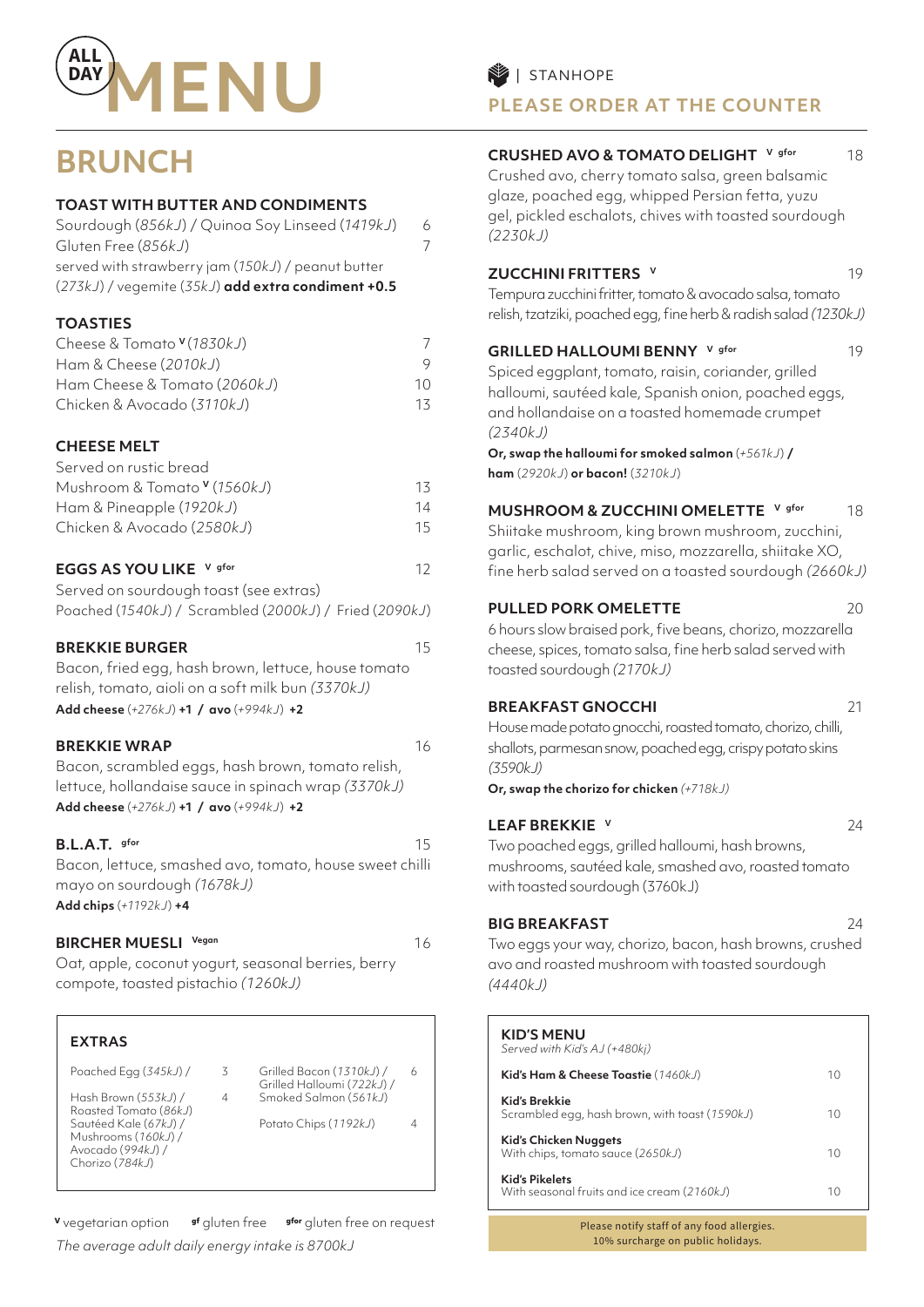

# **SALAD**

#### **ROASTED PUMPKIN SALAD V** 20

Roasted pumpkin, pepita seeds, whipped Persian fetta, tomato, avo, salad leaf, roasted Spanish onion, balsamic glaze *(2300kJ)* **Add avo** (*+994kJ*) **+4 Add chicken** (*+718kJ*) **+6**

**Add halloumi** (*+722kJ*) **+6 Add smoked salmon** (*+561kJ*) **+6**

#### **SUPERFOOD SALAD**  $V$  gf 20

Corn, avocado, onion, chilli, tomato, chickpeas, cucumber, quinoa, kale, roasted pumpkin, seeds, honey mustard dressing *(1490kJ)* 

**Add halloumi** (*+722kJ*) / **grilled chicken** (*+718kJ*) **/ smoked salmon** (*+561kJ*) **+6**

# **LUNCH**

#### **GRILLED CHICKEN & MUSHROOM TOASTIE** 15

Grilled chicken breast, English cheddar cheese, chives, caramelized onion & mushroom relish, and truffle mayo on sourdough bread *(3660kJ)*

#### **CHICKEN FAJITA WRAP** 16

Grilled marinated chicken, mixed peppers, onion, avocado, lettuce, tomato, melted mozzarella cheese, peri peri mayo, on a spinach wrap *(1940kJ)* **Add chips** (*+1192kJ*) **+4** 

**VEGETARIAN WRAP V** 16

Grilled halloumi, spiced eggplant, lettuce, tomato, coriander, raisin, Spanish onion, aioli on a spinach wrap *(2940kJ)*  **Add chips** (*+1192kJ*) **+4**

#### **CHICKEN SCHNITZEL WRAP** 18

Panko crumbed chicken breast fillet, lettuce, avo, tomato, English cheddar cheese, sweet chilli mayo on a spinach wrap with chips *(4170kJ)* 

**PLEASE ORDER AT THE COUNTER**

#### **SLOW BRAISED PULLED PORK SHAKSHUKA gfor** 21

Braised pork, chorizo, tomato, onions, pinto, kidney, and borlotti beans, baked egg, and dukkah with toasted sourdough *(2570kJ)* 

#### **STEAK SANDWICH** 23

Grilled grain-fed scotch fillet, tempura onion rings, tomato, lettuce, caramelized onion & mushroom relish, and truffle mayo served on toasted sourdough bread with chips *(4860kJ)* 

#### **GRILLED WAGYU BEEF BURGER** 21

Wagyu beef patty, house tomato relish, lettuce, tomato, melted cheddar cheese, sour pickles, tempura onion ring ,special burger sauce served on a milk bun with chips *(6280kJ)* 

#### LEAF BURGER Vegan 22

Grilled HARVEST GOURMET ® Plant-based patty, caramelized onion & mushroom relish, lettuce, tomato, jalapeno guacamole, plant based smokey chipotle mayo served on a whole wheat bun with chips *(3690 kJ)*

#### **CHICKEN SCHNITZEL** 21

Panko crumbed chicken breast fillet, cabbage slaw, chips, and creamy mushroom sauce *(3780kJ)* 

**Make it parmigiana!** *(+280kJ)* **top with tomato ragu and mozzarella +3** 

#### **BERRIES & NUTS PANCAKE V** 19

Seasonal berries, vanilla ice cream, mixed caramelized nuts, toasted coconut, whipped vanilla ricotta and genuine maple syrup *(3980kJ)* 

**Add extra ice cream** (*+645kJ*) **+3**

**KID'S MENU** 

#### **EXTRAS**

Poached Egg (*345kJ*) / 3

Hash Brown (*553kJ*) / 4 Roasted Tomato (*86kJ*) Sautéed Kale (*67kJ*) / Mushrooms (*160kJ*) / Avocado (*994kJ*) / Chorizo (*784kJ*)

- Grilled Halloumi (*722kJ*) /
- Potato Chips (*1192kJ*) 4

*Served with Kid's AJ (+480kj)* **Kid's Ham & Cheese Toastie** (1460kJ) 10 **Kid's Brekkie** Scrambled egg, hash brown, with toast (*1590kJ*) 10 **Kid's Chicken Nuggets** With chips, tomato sauce (2650kJ) 10 **Kid's Pikelets** With seasonal fruits and ice cream (2160kJ) 10

> Please notify staff of any food allergies. 10% surcharge on public holidays.

## Grilled Bacon (*1310kJ*) / 6 Smoked Salmon (*561kJ*)

**<sup>V</sup>** vegetarian option **gf** gluten free **gfor** gluten free on request *The average adult daily energy intake is 8700kJ*